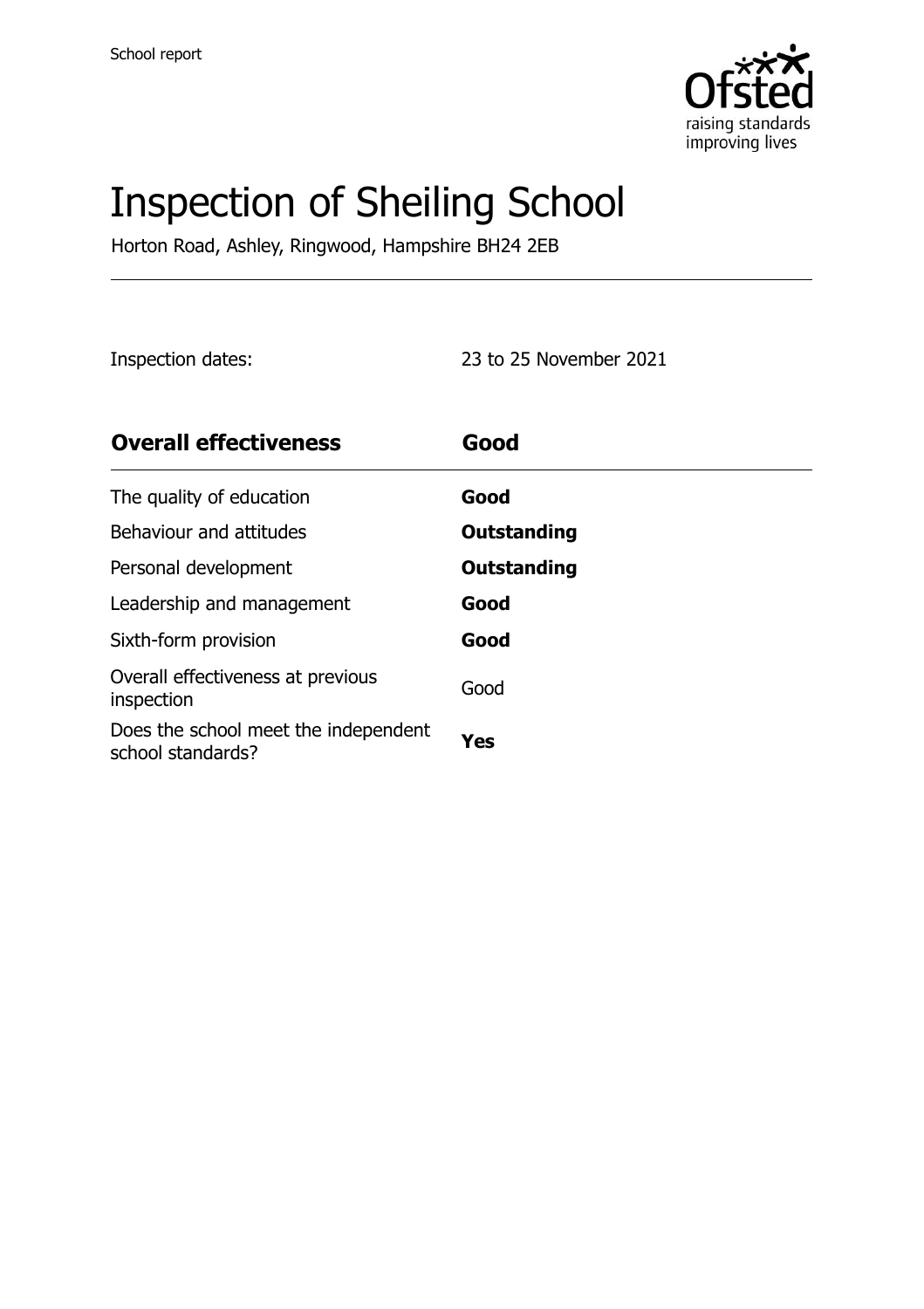

#### **What is it like to attend this school?**

Sheiling School gives pupils with complex special educational needs and/or disabilities (SEND) the chance to shine. Many pupils have had previously unsuccessful educational experiences. The school is nestled within impressive rural grounds, providing a tranquil backdrop. Inside the classrooms and around the school, the atmosphere is equally serene. Pupils love to learn and do so with increasingly high levels of engagement. Pupils are safe.

Pupils behave extremely well. Adults support pupils' behaviour effectively. They notice subtle changes and analyse them for any emerging trends or patterns, acting on their findings swiftly. Bullying does not occur.

Pupils of all ages enjoy high-quality personal development opportunities. This helps to prepare them for adulthood. Pupils learn the key knowledge and skills they need. For example, knowing what to expect when visiting a doctor.

Leaders' high expectations are realised through the effective teaching of the school's ambitious curriculum. They provide pupils with rich academic and pastoral opportunities. The teaching of reading is a particular strength. This helps pupils to understand and access the wider world around them.

The overwhelming majority of parents value the school. Many commented on how the school has transformed the lives of their children.

#### **What does the school do well and what does it need to do better?**

Leaders have ensured that the independent school standards are met in full. Trustees, senior leaders and curriculum leaders fulfil their roles and responsibilities well. Throughout the COVID-19 pandemic, leaders have continued to provide highquality training for staff. Phonics training has been particularly effective. This has been instrumental in helping embed the new approach to teaching pupils how to read. Staff feel valued by leaders. They are positive about how well leaders consider their workload and well-being. Senior leaders are supporting a new group of leaders to take on curriculum responsibilities. This work is still in its early stages.

Pupils access the school's curriculum well. Leaders, staff and pupils use a range of communication strategies such as sign language and symbols. These strategies help leaders achieve their accessibility aims. Leaders' actions comply with schedule 10 of the Equality Act 2010.

All pupils who attend Sheiling School have an education, health and care (EHC) plan. Staff know pupils' needs well. They provide pupils with the support they need to be successful. Leaders ensure the school's curriculum is broad and varied. Staff review the provision and pupils' targets frequently. This ensures the support they provide continues to be relevant and challenging. Adults' support for pupils is effective in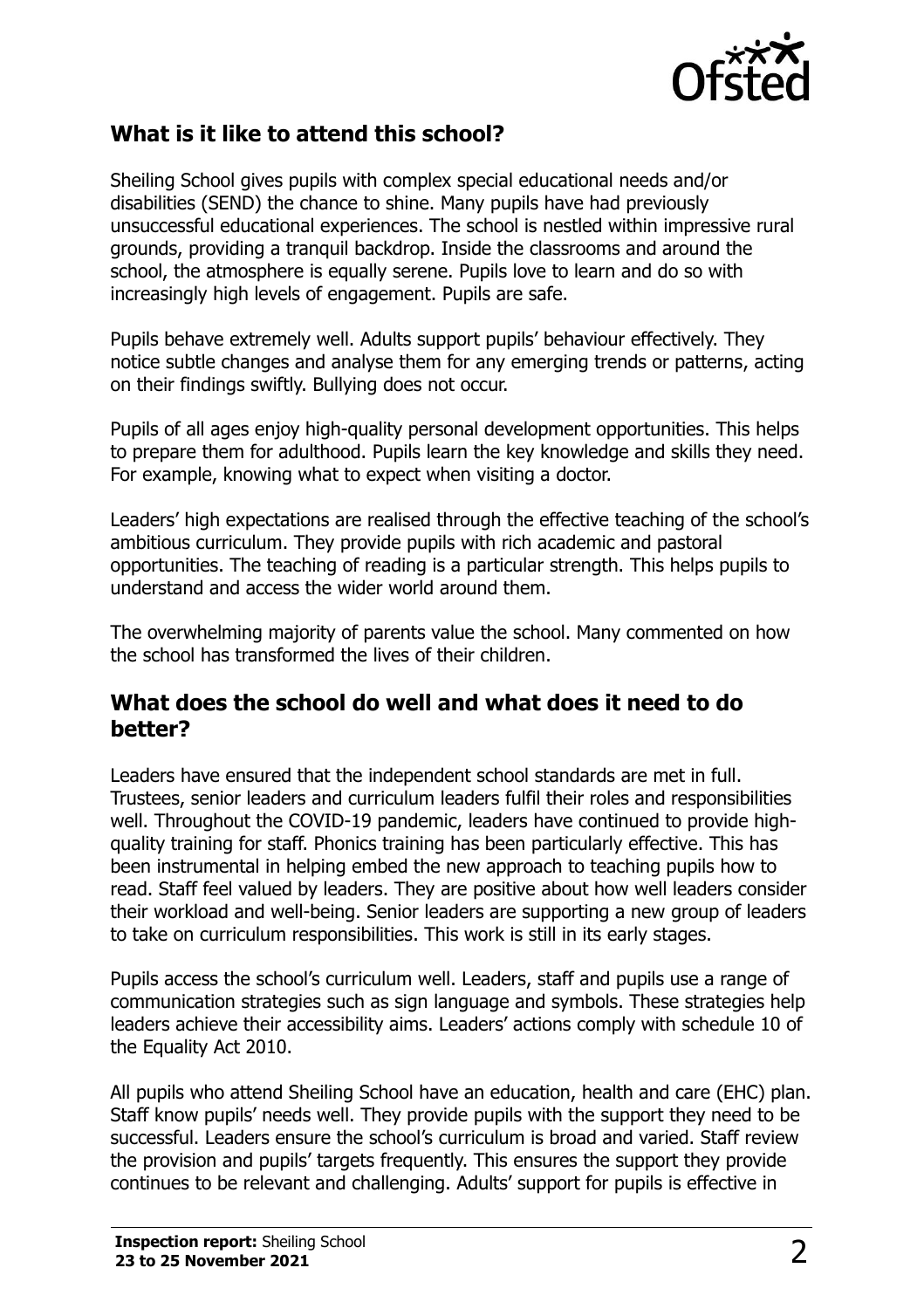

helping pupils to engage with their learning. However, there are small pockets of inconsistencies where this support is less strong.

Leaders have established a culture of high expectations. Curriculum plans build toward clear milestones, considering what pupils already know. Pupils remember previous learning well and can share their knowledge verbally or non-verbally. Pupils build their independence well, for example knowing when to put on an apron and goggles during woodwork without adults prompting them.

Leaders' high expectations for pupils are not limited to academic progress. They maintain a strong focus on ensuring all pupils are well prepared for adulthood. This work underpins the school's curriculum. Students in the sixth form learn important life skills such as writing a CV, applying for a job and completing an interview. This helps them to prepare for their next transition, such as moving to post-19 education.

Phonics and reading are a strength of the school. Leaders' determination that pupils of all ages learn to read is paying off. The whole school, including in the sixth form, follow the phonics programme consistently. Pupils love learning phonics. They are now understanding letters and the sounds they make, where before they were not able to. Pupils practise reading with books that contain the sounds they know. This helps them to read with greater fluency. This is particularly empowering for older students, helping them to unlock opportunities for life after school.

Pupils behave and attend extremely well. They value one another. Pupils are taught the importance of friendships and enjoy sharing what they like about their peers. For example, they recognised how certain friends make them happy or laugh. Pupils are polite and courteous. They are keen to share their achievements and thoughts.

Pupils are confident learners. They establish warm, trusting relationships with adults. This helps them to feel safe to take risks. Staff plan these risks carefully, supporting pupils' character development well. For example, a pupil enjoyed the thrill of reading aloud in front of peers, despite nerves and anxiety.

The leaders' work to support pupils' personal development is exemplary. Leaders expose pupils to the knowledge that they will need to lead safe and healthy lives. A comprehensive relationships and sex education curriculum helps pupils to learn key knowledge. For example, they are taught when it is appropriate to show a doctor parts of their body and that it is inappropriate to show these to a stranger. Pupils are taught about maintaining a healthy diet and the importance of exercise. Older pupils benefit from a local gym membership. To help keep pupils safe, staff teach them the difference between friends and strangers. Pupils learn how this influences their behaviours and interactions.

Pupils learn about different religions and cultures. They celebrate the rich diversity that exists across the school community and beyond. Pupils learn about different genders and sexualities, including lesbian, gay, bisexual and transgender. Leaders are clear that helping pupils learn about difference is important in helping them to show respect and tolerance toward others, one of the fundamental British values.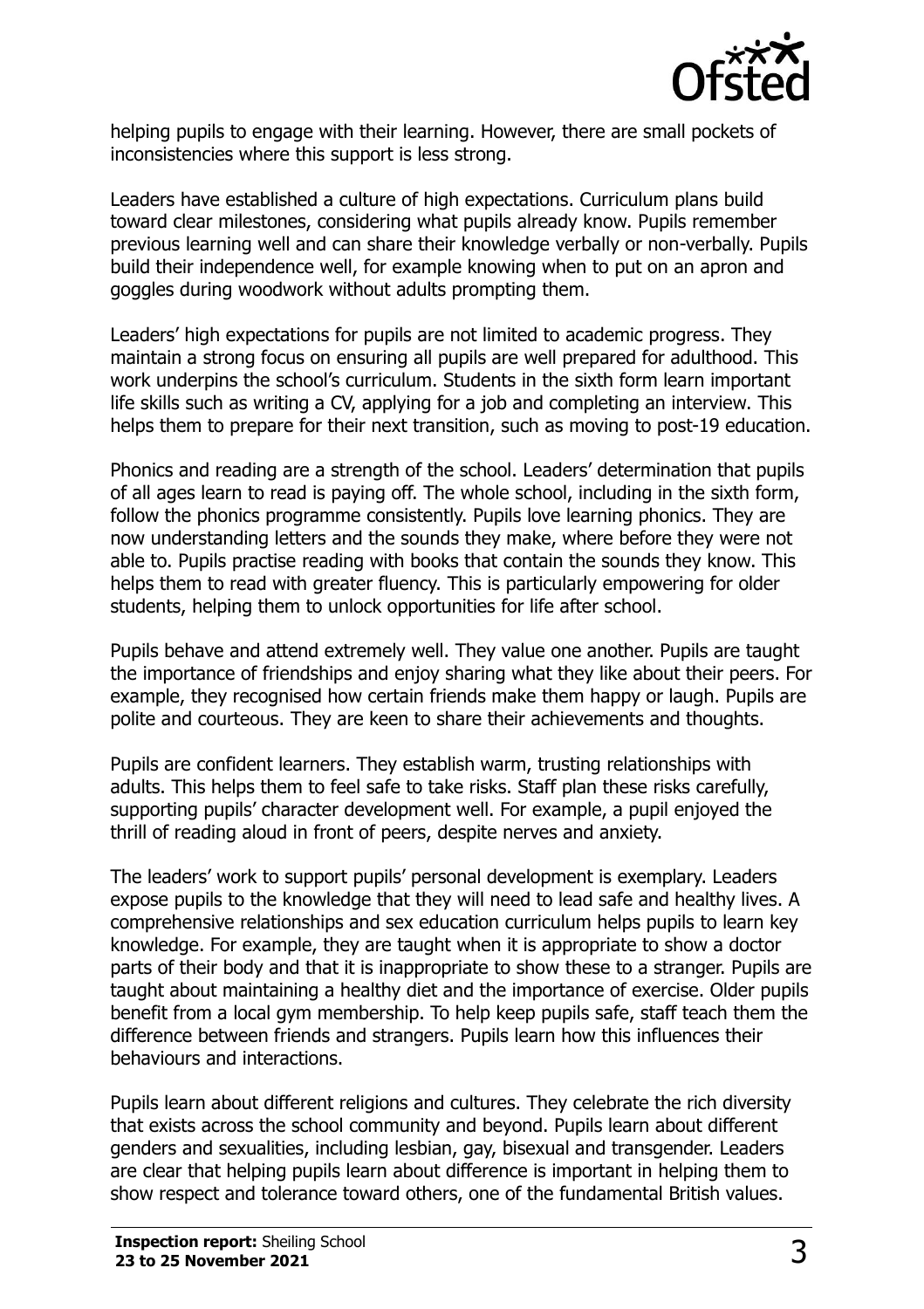

# **Safeguarding**

The arrangements for safeguarding are effective.

Leaders only appoint adults who are suitable to work with children. Leaders provide an in-depth induction for newly appointed staff, so that they know the school's safeguarding procedures well.

Staff fulfil their responsibilities in line with the school's safeguarding policy. Staff know pupils with SEND have an increased vulnerability to risk of harm, particularly those who cannot communicate verbally. Staff use their good knowledge of pupils to notice potential signs of concern. They share any concerns with leaders in a timely manner. Leaders analyse this information to identify any patterns, passing concerns on to external agencies when appropriate.

# **What does the school need to do to improve? (Information for the school and proprietor)**

- There are some pockets of inconsistency in the support that adults provide for pupils. Where this occurs, pupils do not access learning as successfully as others. Through training and monitoring, leaders need to ensure that staff provide consistently strong quality of support for pupils.
- Leadership of the school is generally strong. Senior leaders recognise that some middle leaders are in the early days of developing the expertise that they need to lead a curriculum subject. Senior leaders need to continue their work on developing these aspiring leaders so that they fulfil their new leadership responsibilities well.

### **How can I feed back my views?**

You can use [Ofsted Parent View](http://parentview.ofsted.gov.uk/) to give Ofsted your opinion on your child's school, or to find out what other parents and carers think. We use information from Ofsted Parent View when deciding which schools to inspect, when to inspect them and as part of their inspection.

The Department for Education has further quidance on how to complain about a school.

If you are the provider and you are not happy with the inspection or the report, you can [complain to Ofsted.](http://www.gov.uk/complain-ofsted-report)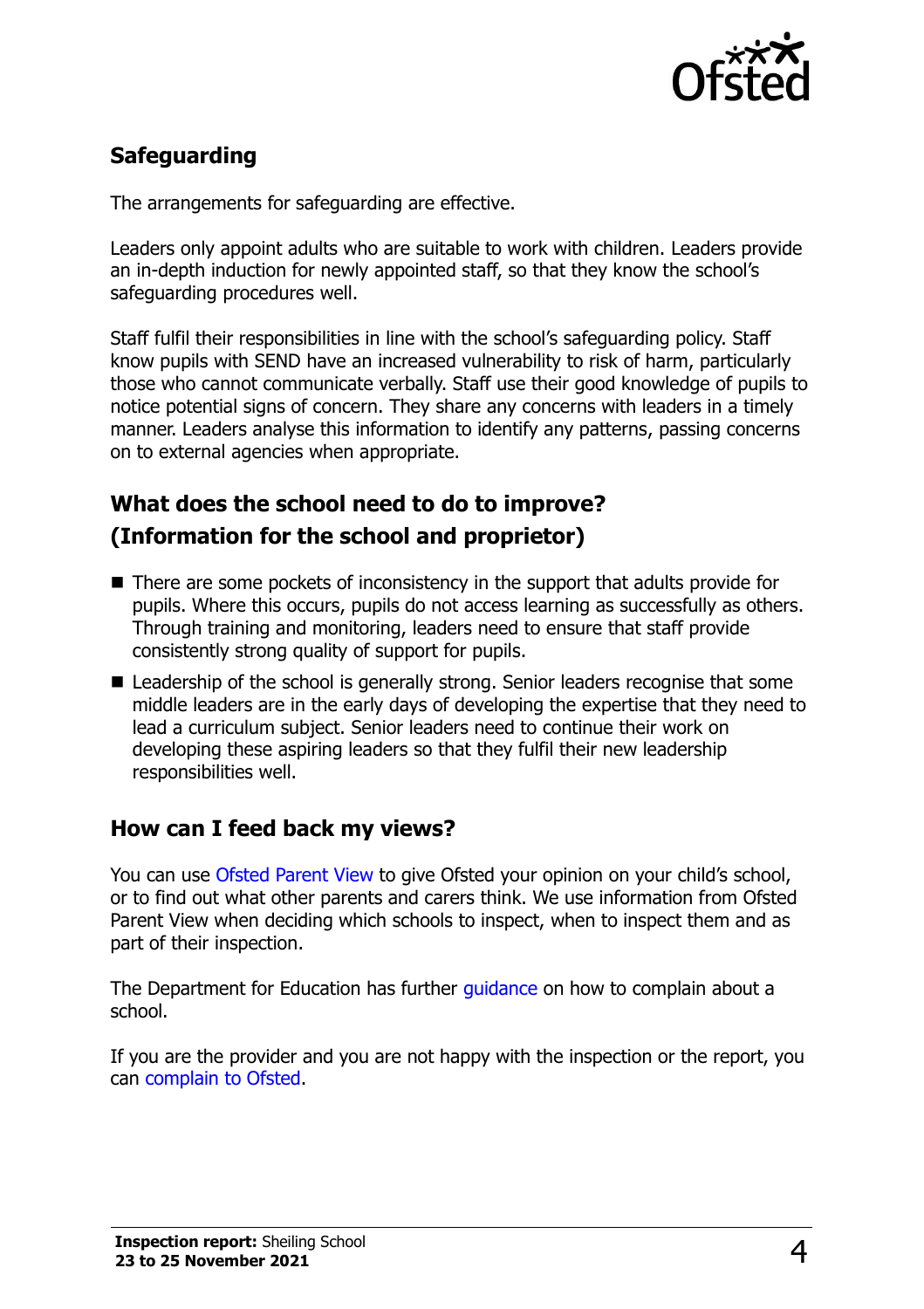

# **School details**

| Unique reference number                       | 113952                               |
|-----------------------------------------------|--------------------------------------|
| <b>DfE registration number</b>                | 838/6004                             |
| <b>Local authority</b>                        | <b>Dorset</b>                        |
| <b>Inspection number</b>                      | 10201942                             |
| <b>Type of school</b>                         | Other Independent Special School     |
| <b>School category</b>                        | Independent school                   |
| <b>Age range of pupils</b>                    | 5 to 19                              |
| <b>Gender of pupils</b>                       | Mixed                                |
| Gender of pupils in the sixth form            | Mixed                                |
| Number of pupils on the school roll           | 31                                   |
| Of which, number on roll in the<br>sixth form | 14                                   |
| <b>Number of part-time pupils</b>             | 0                                    |
| <b>Proprietor</b>                             | The Sheiling Special Education Trust |
| <b>Chair</b>                                  | Jeremy Morris                        |
| <b>Headteacher</b>                            | <b>Andy Walters</b>                  |
| <b>Annual fees (day pupils)</b>               | £55,627                              |
| <b>Telephone number</b>                       | 01425 477488                         |
| <b>Website</b>                                | www.thesheilingringwood.co.uk        |
| <b>Email address</b>                          | enquiries@thesheilingringwood.co.uk  |
| Date of previous inspection                   | 28 to 30 November 2017               |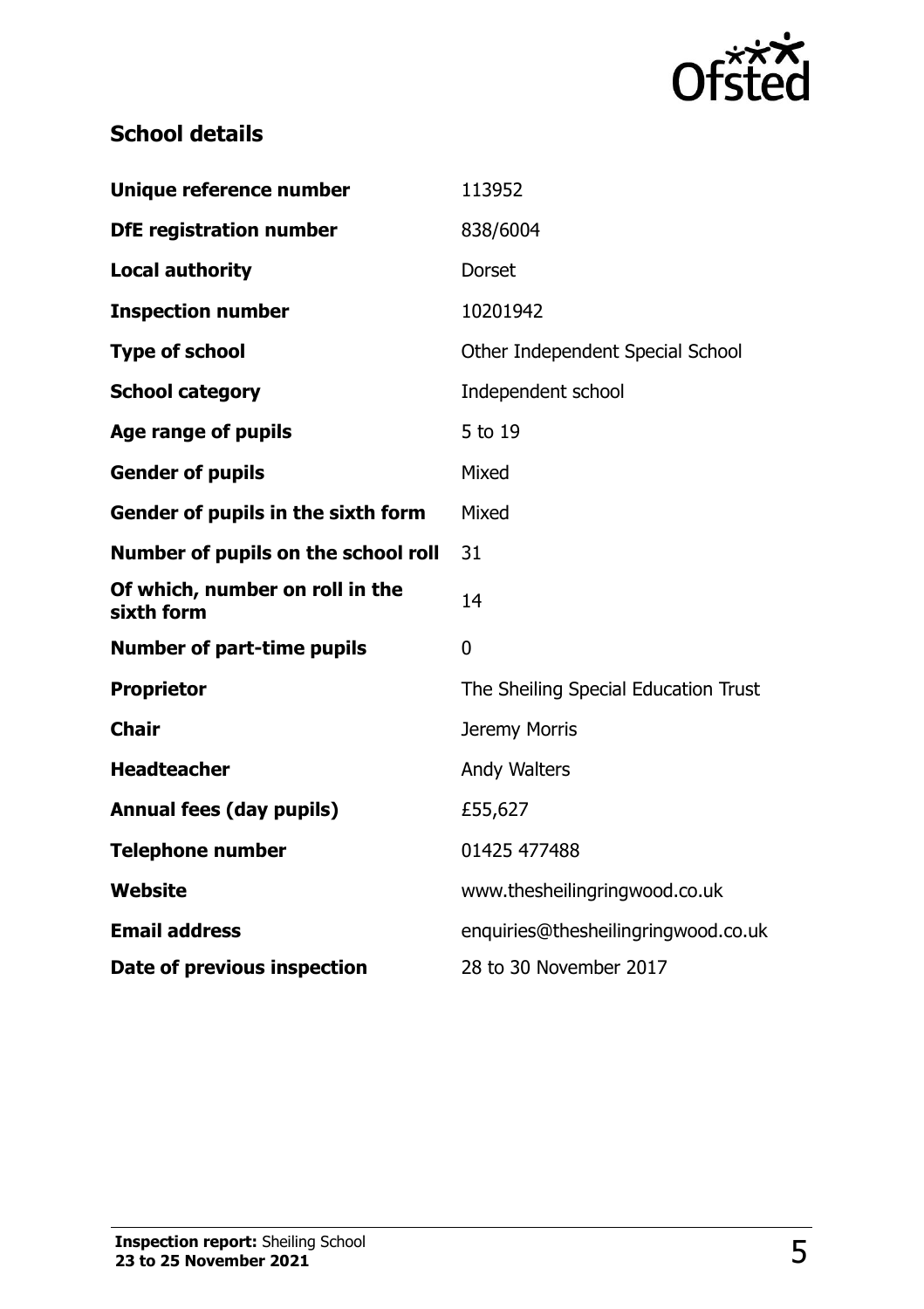

### **Information about this school**

- The Sheiling School is an independent special school catering for pupils with SEND. The school's educational approach is inspired by Rudolf Steiner.
- Sheiling School is part of the Sheiling Special Education Trust.
- All pupils have an EHC plan. Pupils have moderate, severe or complex learning difficulties. They are placed in the school by a wide range of local authorities.
- The school does not use alternative provision.
- The school's previous standard inspection took place on 28 to 30 November 2017. An emergency inspection also took place on 3 May 2018.

### **Information about this inspection**

Inspectors carried out this inspection under section 109(1) and (2) of the Education and Skills Act 2008. The purpose of the inspection is to advise the Secretary of State for Education about the school's suitability for continued registration as an independent school.

The school meets the independent school standards. These are the requirements set out in the schedule to the Education (Independent School Standards) Regulations 2014.

This was the first routine inspection the school received since the COVID-19 pandemic began. Inspectors discussed the impact of the pandemic with the school leaders and have taken that into account in their evaluation.

- Inspectors carried out deep dives in these subjects: early reading, mathematics, geography and personal, social and health education. For each deep dive inspectors met with subject leaders, looked at curriculum plans, visited a sample of lessons, spoke to teachers, spoke to some pupils about their learning and looked at samples of pupils' work.
- The lead inspector met with trustees and senior leaders to discuss the independent school standards and how they ensure that these are met in full. This evidence contributed towards meeting part 8 of the independent school standards.
- Inspectors held meetings with leaders responsible for: supporting pupils' personal development, pupils' attendance, careers guidance and supporting pupils' behaviour. They also met with those responsible for overseeing part 3 of the independent school standards, considering associated policies, registers and documents.
- The lead inspector met with the designated lead and one of the deputy leaders for safeguarding to evaluate the school's safeguarding procedures. He also checked the school's single central record and some personnel files. This evidence contributed towards meeting part 4 of the independent school standards.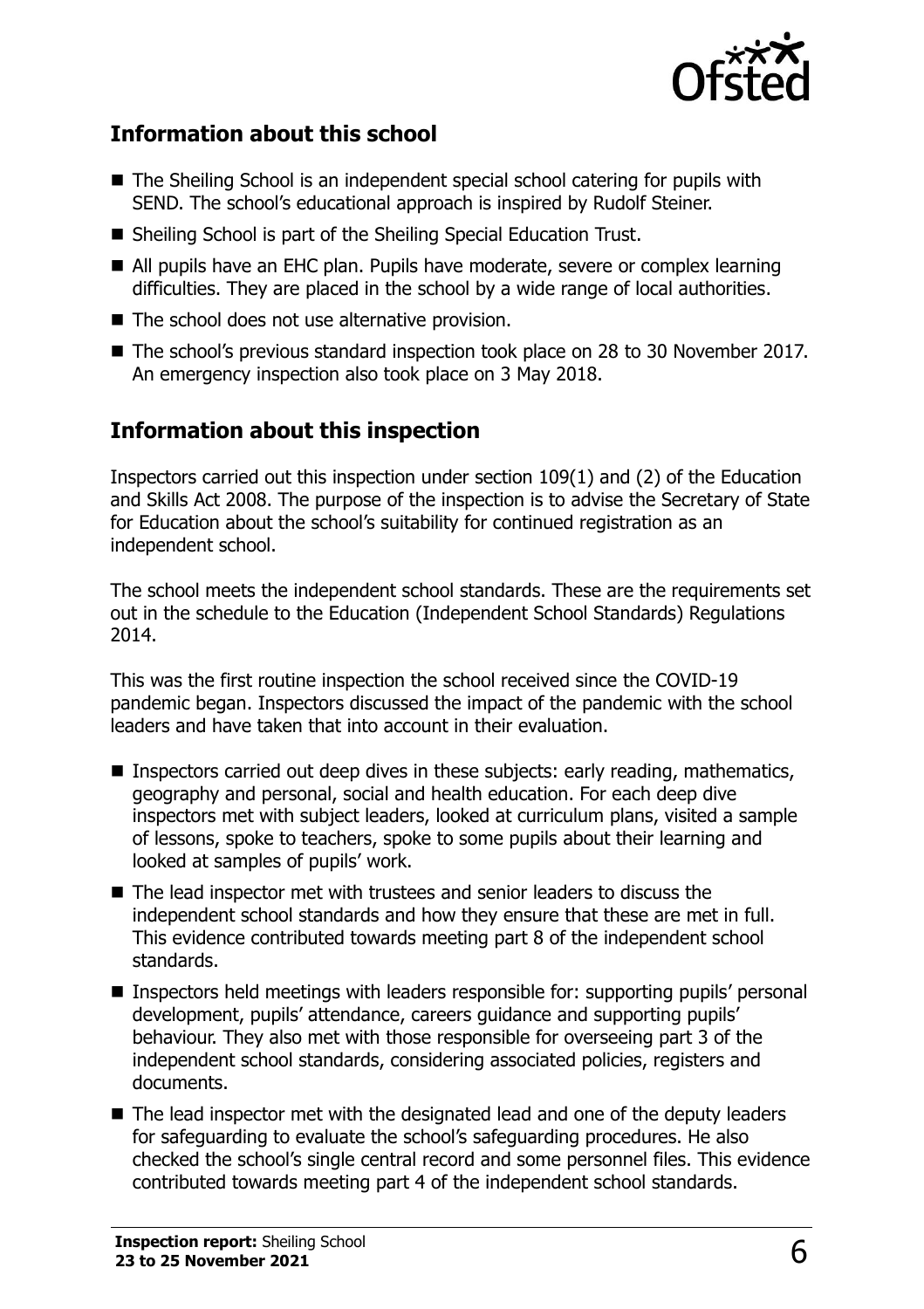

- Inspectors met with leaders to discuss how well the school supports pupils' wideranging needs. They considered how pupils' EHC plans inform the education and pastoral provision that the school offers to pupils.
- The lead inspector carried out a premises and site walk to consider part 5 of the independent school standards. He also scrutinised the school's website and policies and documents to determine how well the school meets parts 6 and 7 of the independent school standards.
- Inspectors considered responses to the online questionnaire, Ofsted Parent View. There were no responses to the staff or pupil survey. However, inspectors spoke with staff and communicated with pupils throughout the inspection.

#### **Inspection team**

Nathan Kemp, lead inspector **Her Majesty's Inspector** 

Richard Vaughan **Calculation** Ofsted Inspector